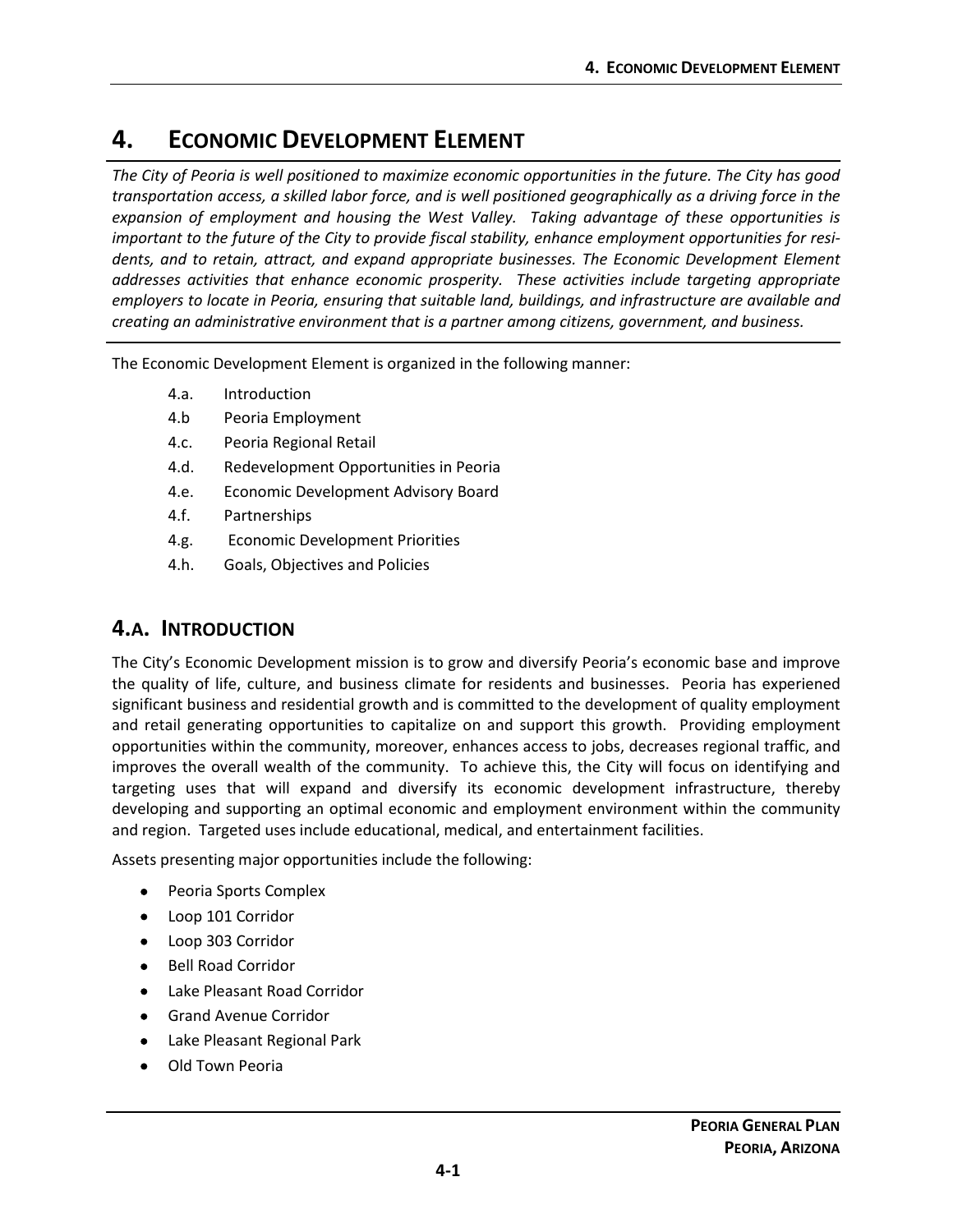Taking full advantage of the assets associated with these opportunities is crucial to maintaining fiscal stability, increasing employment opportunities, and retaining, expanding, and attracting appropriate types of businesses. To this end, the Economic Development Element provides a framework for enhancing economic prosperity through activities inclusive of the following:

- Development of quality employment opportunities
- Development of Business Development Zones as a means to target and attract specific types of economic activity
- Development of specific strategies to enhance opportunities associated with the aforementioned assets, particularly in a regional context
- Developing partnerships within the community and region to create and support economic activity within Peoria
- Generation of new tax revenues through diversified growth and new capital investment
- Creating a specific focus on redevelopment of both Downtown Peoria and the Sports Complex District into vibrant cultural and commercial centers

# <span id="page-1-0"></span>**4. B PEORIA EMPLOYMENT**

# **EMPLOYMENT BASE**

The City's overarching goal is to develop a one-to-one (1:1) ratio between the City's workforce population and number of jobs within the City by the year 2030. To note is that the workforce population required to meet this ratio is projected to the year 2030, and, as such, does not represent a build-out or saturation point.

# **INDUSTRY TARGETING**

To develop an economic base capable of generating new economic wealth within the community, Peoria will target specific industries. A primary component of the City's economic development plan is attracting major industries that are congruent with the priorities of the City and its demographic profile. An analysis of existing conditions and future workforce growth has led to a focus on industries that are considered "high wage." A high wage industry is one that exceeds the county average for wage offer, and provides necessary health care benefits.

Targeted industries include the following:

- Advanced Business Services includes administrative service offices, accounting firms, banks, real estate brokers, insurance brokers and agents, and corporate headquarters
- Life Sciences includes regional medical facilities, medical and biological research, medical technology research and manufacturing, and health care management
- High-Tech Manufacturing includes electronics and new technologies
- Software Development and Information Technology Services includes software design, web design and hosting, and data management
- Emerging Green Industries includes research and the manufacturing of products such as those associated with solar and wind power generation.

# **EMPLOYMENT ZONES AND PROJECTED WORKFORCE**

The City has created a series of five Employment Zones for purposes of attracting major businesses and identifying employment opportunities,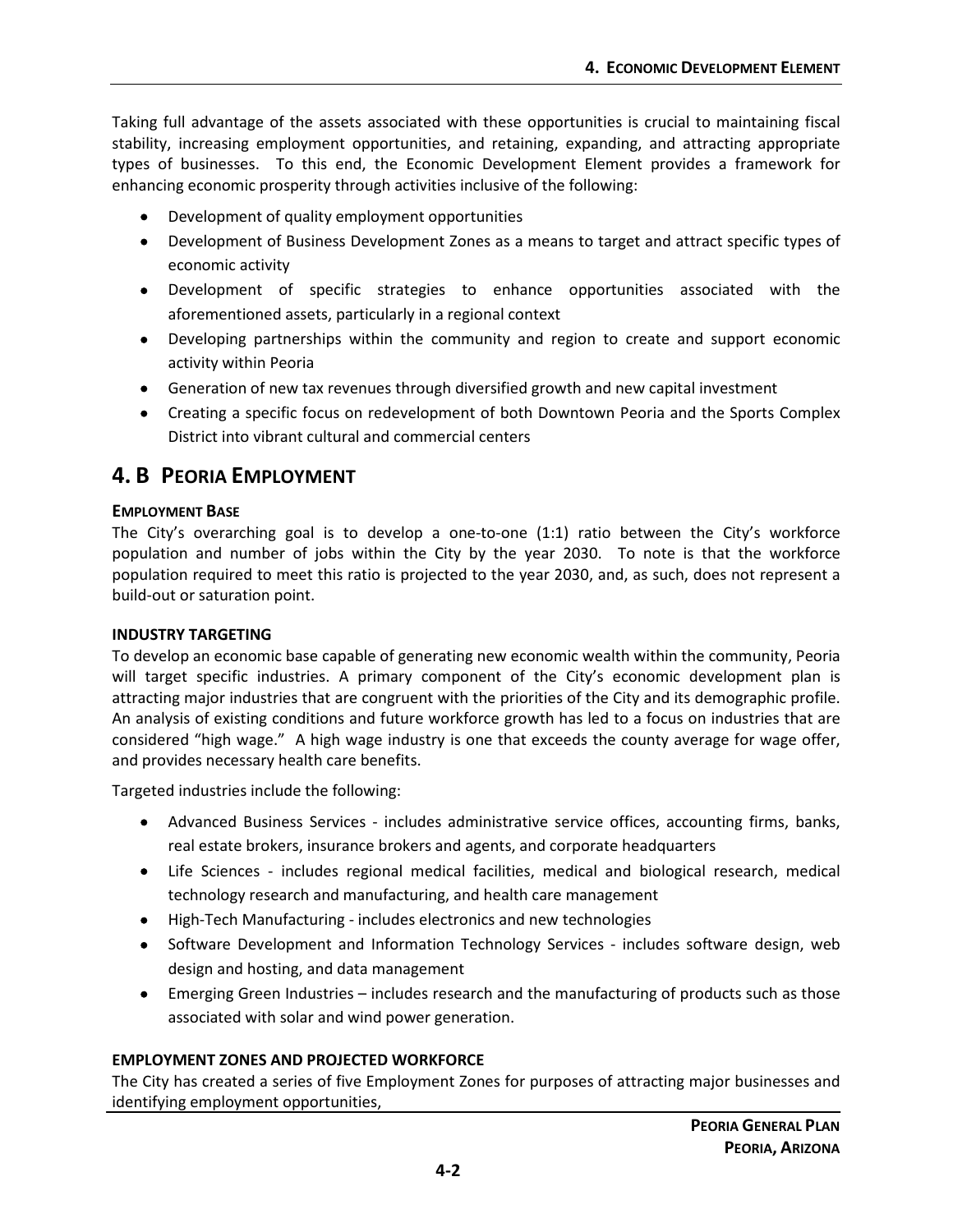- Central Employment Zone
- North Central Employment Zone
- Northeast Employment Zone
- Southern Employment Zone
- Vistancia Employment Zone

The City has developed these Employment Zones in accordance with development patterns and intends to focus the majority of business growth into these areas for the next 20-plus years. Detailed below for each of the five Employment Zones are the existing targeted industry types for each Employment Zone. Additionally, a separate breakdown is provided for the Loop 303 corridor (which traverses the North Central, Northeast, and Vistancia Employment Zones) due to its significance as a major employment generator.

# **CENTRAL EMPLOYMENT ZONE**

The Central Employment Zone extends from Bell Road to Cactus Road (north to south), and the city's boundaries from east to west (roughly  $67<sup>th</sup>$  to  $99<sup>th</sup>$  Avenues), and covers approximately 10 square miles. Population within the zone is relatively stable with some remaining opportunities for residential development and population increase.

Business attraction within this zone will consist of a mix of office, retail, and industrial. The area has direct access to the Loop 101 via Bell Road and Thunderbird Road. Plaza del Rio, located east of the Loop 101 on Thunderbird Road, is a mixed use medical campus that takes advantage of its proximity to Boswell Hospital. Primary industry targets for this location are medically related office and research.

The focus for the intersections of Cactus and Thunderbird Roads with the Loop 101 are development of light manufacturing, general commercial, and office development.

Targeted industries include:

- Advanced Business and Medical Services
- Light manufacturing
- General Commercial

# **NORTH CENTRAL EMPLOYMENT ZONE**

The North Central Employment Zone extends from Bell Road to Dynamite Boulevard and covers approximately 30 square miles. Population within this zone has increased considerably in the last decade and is expected further in the coming decade. This portion of the City has a high capacity for residential and commercial growth. Since the last major General Plan adoption, the West Wing Mountain development has nearly completed development, the intersection of Happy Valley Road and Lake Pleasant Parkway has experienced commercial growth and entitlements for the Peoria Regional Medical Center has been issued. Bell Road has gained several auto dealerships and development within the Camino a Lago Specific Area Plan has begun with the construction of homes, a Super Wal-Mart and several freestanding commercial buildings. The completion of Lake Pleasant Parkway from approximately Beardsley Road to just north of Jomax Road has increased movement and development opportunities along the City's major north-south transportation corridor.

Business attraction within this area is very broad, ranging from neighborhood office and retail to regional commercial, medical and some light industrial. The breadth of business attraction is largely due to the variety of housing types, transportation corridors and access to existing and future freeways.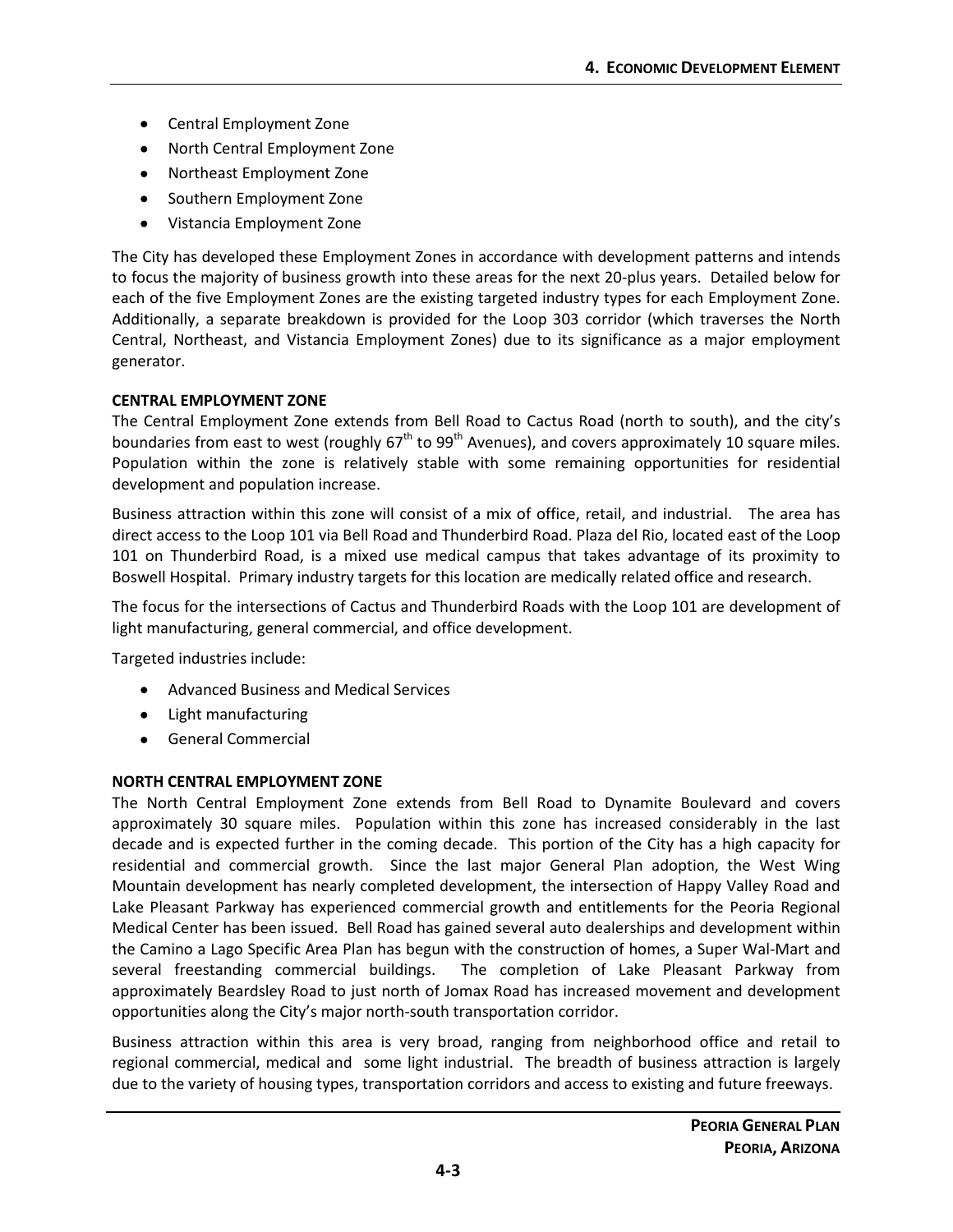The North Central Employment Zone is characterized by low to medium density residential and supporting office and retail establishments. This is also home to major retail development along the north side of the Bell Road corridor. Development for this corridor is encompassed within plans for both the Central and North Central Employment Zones and Peoria's plans for regional retail (see section 4.D., "PEORIA REGIONAL RETAIL," of this Element). Professional, sales, and office services provide the majority of employment opportunities within this zone. Targeted locations include the Bell Road corridor and key nodes along the Lake Pleasant Parkway corridor at Happy Valley Road, Deer Valley Road, and West Wing Parkway. Minor nodes along Lake Pleasant Parkway include Pinnacle Peak and Jomax Roads.

The focus for the central and southern portion will be on smaller office users and the targeted industries include:

- Advanced Business Services
- Health Services and Medical Technologies

# **NORTHEAST EMPLOYMENT ZONE**

The Northeast Employment Zone extends from Dixileta Drive to Rockaway Hills Road and covers approximately 70 square miles. This zone has a very low population, however plans such as Saddleback Heights, Lake Pleasant Heights, Vistancia North and the Loop 303 Specific Area Plan provide for substantial growth in the area. Residential development will be primarily low to very low density with opportunities for more moderate densities to be placed near areas of commerce associated with the Loop 303.

Geographically, this zone represents the largest single employment center within the City of Peoria. The primary center is located at Lake Pleasant Road and the Loop 303. This zone is currently undeveloped and the primary strategy for this area is to target large corporate/campus offices, high technology, and medical campus users, and to encourage the development of large-scale business parks.

The intersection of State Route 74 and Lake Pleasant Road offers an opportunity for business park development, commercial enterprise to support recreational activities at Lake Pleasant Regional Park and support uses for a general aviation airport in the area.

Targeted industries for this area include the following:

- Advanced Business Services
- Health Services and Medical Technologies
- High-Tech and Software
- Aviation / Aviation support

# **SOUTHERN EMPLOYMENT ZONE**

The Southern Employment Zone extends from Northern Avenue to Cactus Road and covers approximately 15 square miles. This is another zone with a relatively stable population base, though there are opportunities for residential and commercial infill development.

The Southern Employment Zone encompasses the oldest and most mature area of the City and the majority of businesses and employees in Peoria are currently located here. This is home to the bulk of the City's general commercial base and its largest industrial segment, due largely to its proximity to the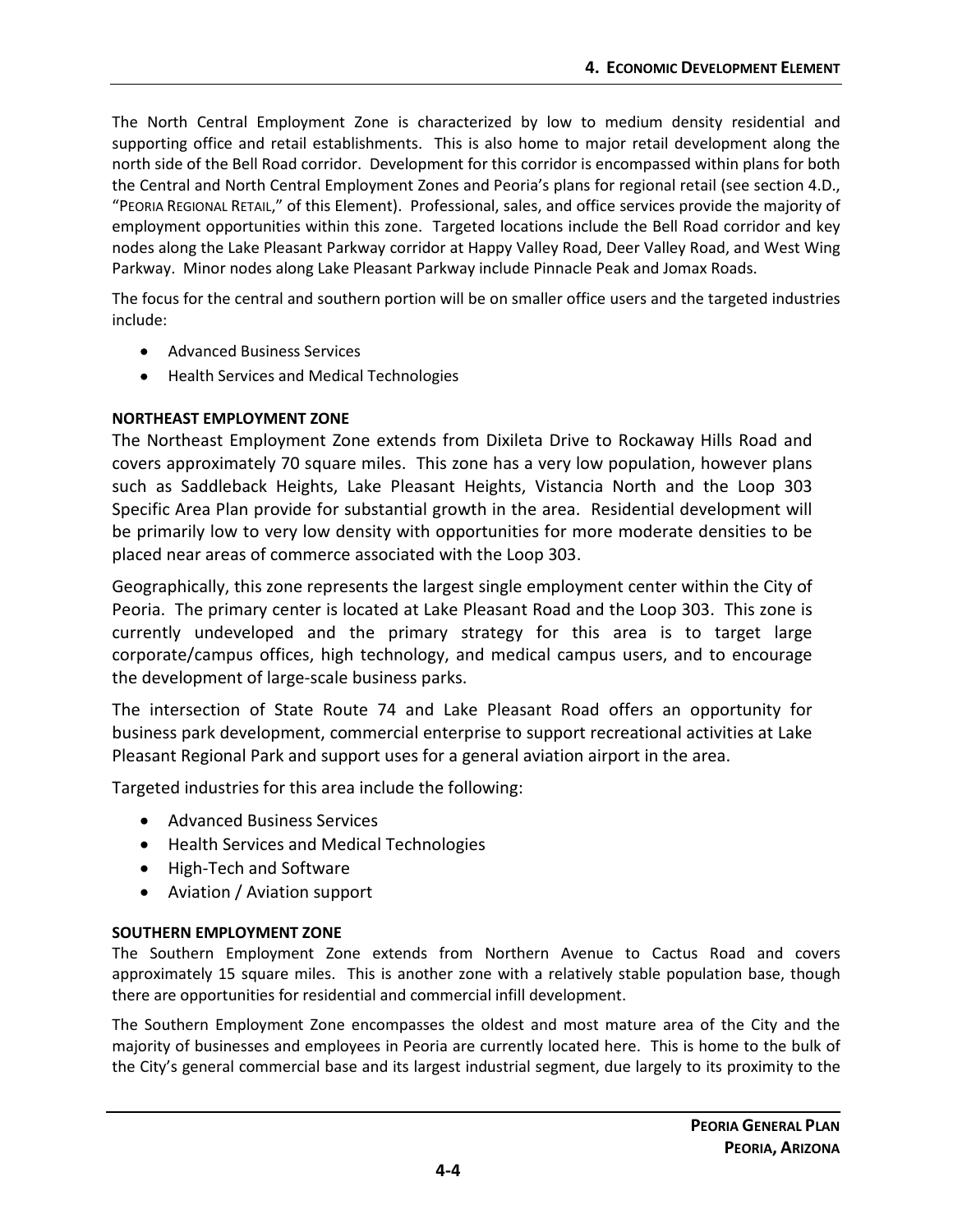Loop 101, the existing rail lines and the Grand Avenue corridor which traverses the Phoenix metropolitan area from southeast to northwest and diagonally bisects this zone.

Key areas for industrial concentration include  $75<sup>th</sup>$  Avenue and Grand Avenue, the Loop 101 interchanges at Peoria, Olive, and Northern Avenues and the area surrounding the Peoria Industrial Park and adjacent to the Salt River Project power generating station. Peoria's Old Town is at the heart of this zone. The Old Town area is currently being studied for revitalization goals and objectives. A revitalization plan is anticipated by the Fall of 2009. Additionally, the Peoria City Hall Complex is located in Old Town Peoria, making this the governmental center for the City.

Target industries include:

- Business Services
- Standard Manufacturing
- Distribution
- Governmental Services
- **Industrial**

# **VISTANCIA EMPLOYMENT ZONE**

The Vistancia Employment Zone extends from Pinnacle Peak Road to Dove Valley Road west of 107<sup>th</sup> Avenue and covers approximately 25 square miles. This zone is experiencing substantial population growth largely due to the developing Vistancia master-planned community. Approximately one-third of the land in this zone remains in unincorporated Maricopa County, but is within the City's Planning Area. The mix of land use designations include varying densities of Residential, Business Park / Industrial, Mixed-Use and Public / Quasi-Public uses.

The Vistancia Employment Zone has two distinct employment centers. The first is located within the Vistancia master-planned community. This area is well suited for high density, Class "A" office and medical facilities.

The second employment center is located along the Loop 303 corridor at the Jomax Road and 115<sup>th</sup> Avenue interchanges. Target uses for this area are light industrial and general business park.

Target industries include:

- Advanced Business Services
- Health Services and Medical Technologies
- Software Development
- High-Tech Services
- Standard Manufacturing and General Commercial

# **LOOP 303 CORRIDOR**

The Loop 303 corridor traverses the North Central, Northeast, and Vistancia Employment Zones. This corridor will play a key role in employment generation and as a result, the City has adopted the Loop 303 Specific Area Plan which provides a more detailed guide to the types of commercial and residential development to be located along the corridor. As with most major transportation corridors with good access and visibility, the Loop 303 corridor is expected to capture desirable industry and employment as it develops.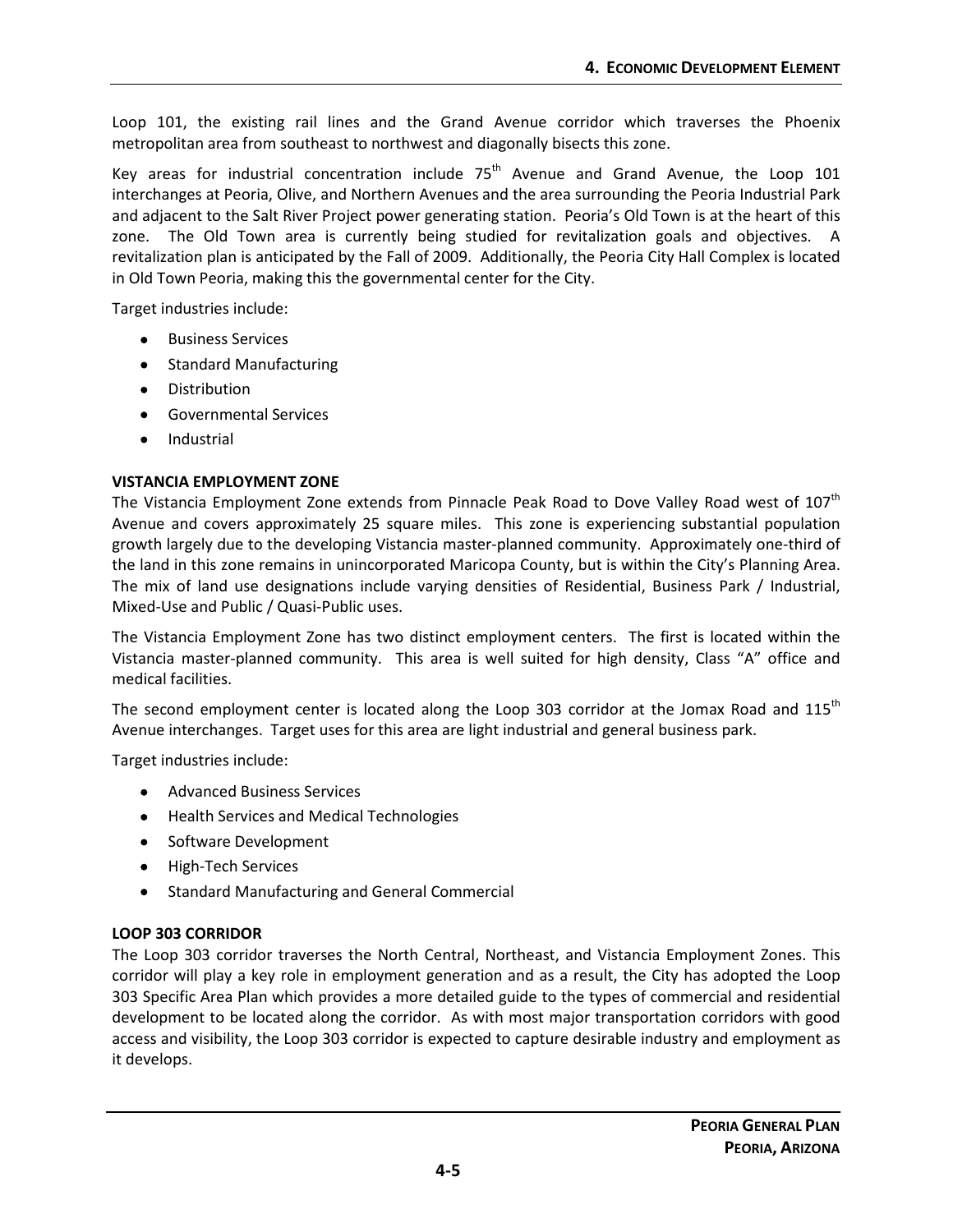It is anticipated that the workforce population associated with the Loop 303 corridor will increase nearly six-fold, from 28,324 to 165,999, by the year 2030.

Target industries include:

- Business / Employment Services
- Standard Manufacturing
- Distribution
- Industrial
- Mixed-Use

# <span id="page-5-0"></span>**4.C. PEORIA REGIONAL RETAIL**

Regional retail development is critical to overall city development. The City will develop the desired range and diversity of goods and services to enhance the quality of life for Peoria residents, and to attract the sales tax dollars needed for funding city services. Peoria is committed to creating regional retail centers including power centers, destination shopping malls, auto malls, and resort and entertainment centers. The City has identified specific areas as major retail development opportunities. Depicted below on the Major Retail Opportunities Map (Figure 4.2) are existing and future/anticipated high-density retail centers located, or to be located, within the general boundaries of the City.

- 1) Northern and Loop 101
	- a) Power Center
	- b) Mixed-Use Lifestyle Center
- 2) Peoria Avenue and Loop 101
	- a) Power Center
- 3) Thunderbird and Loop 101
	- a) Power Center
	- b) Mixed-Use Lifestyle Center
- 4) Bell Road and Loop 101
	- a) Regional Retail
	- b) Entertainment Center
	- c) Auto Mall
- 5) Happy Valley Road and Lake Pleasant Parkway
	- a) Regional Retail
	- b) Power Center
- 6) Vistancia
	- a) Regional Retail
	- b) Mixed-Use Lifestyle Center
	- c) Resort
- 7) Lake Pleasant Road and State Route 74
	- a) Power Center
	- b) Commerce Park
	- c) Resort

# <span id="page-5-1"></span>**4.D. REDEVELOPMENT OPPORTUNITIES IN PEORIA**

Redevelopment opportunities exist in two primary areas: Old Town Peoria and the Peoria Sports Complex District.

Redevelopment of Old Town Peoria is a critical component to the overall economic development process. Old Town Peoria is the center for City services, and is the cultural and historical center for the City. Old Town is also a functioning neighborhood, and efforts to revitalize the area are intended to enhance the already existing neighborhood and amenities. The primary objective is to create a self sustaining, mixed-use, pedestrian-oriented environment.

Revitalization efforts already underway include the following:

• Investment into new public facilities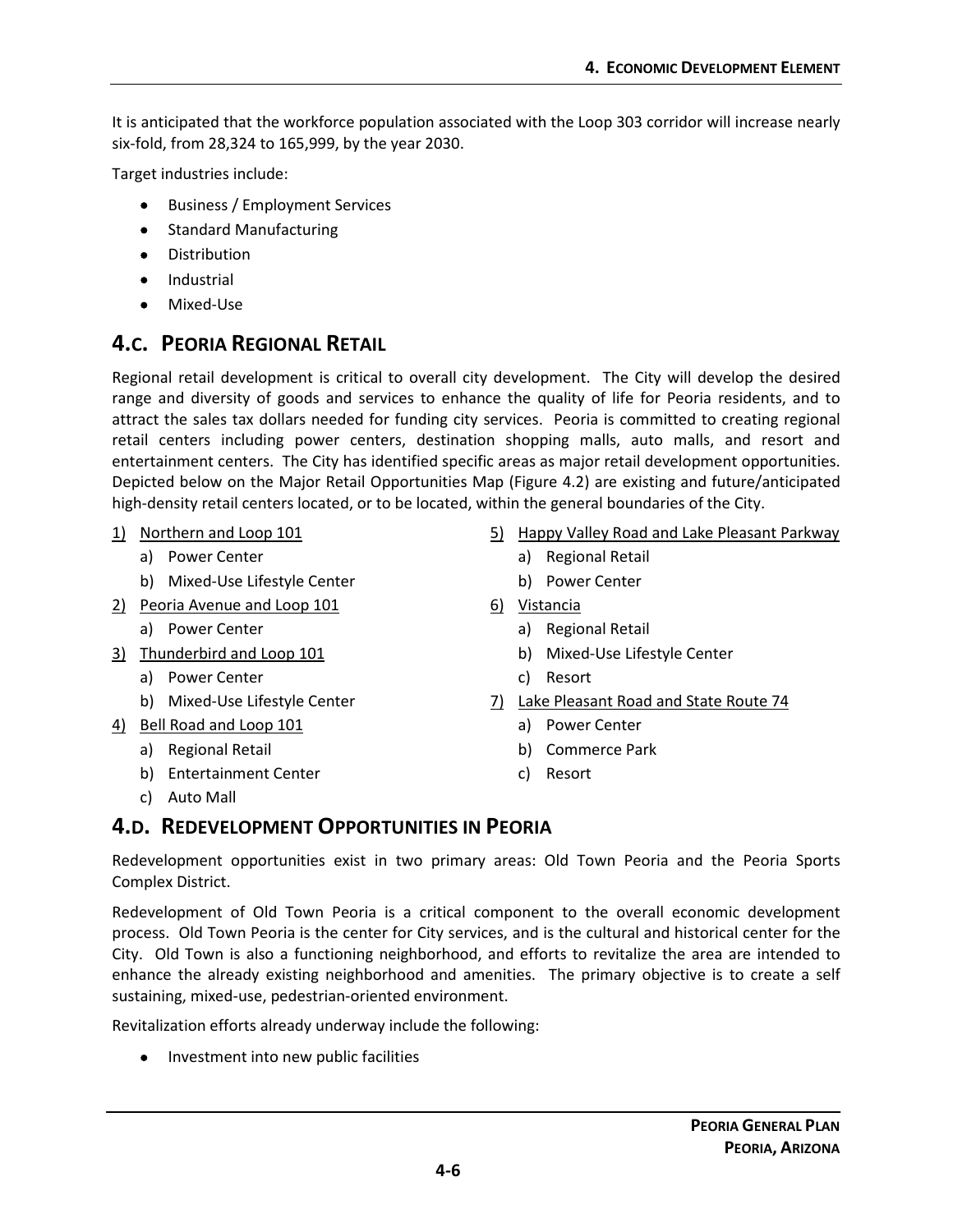- Development of pedestrian connections within Old Town and throughout the Old Town Revitalization area
- Preparation of a strategy for an appropriate level of regional and neighborhood retail
- Preparation of a strategy for mixed-use and urban core types of development

Redevelopment of the Peoria Sports Complex District is critical to capitalize on one of the City's principle assets. By enhancing the area through increased urban design and development / redevelopment, the City can create a multi-faceted entertainment destination. Already a successful entertainment district in the City, improved walkability and utilization of land are vital to maximize the economic growth potential that the Peoria Sports Complex District presents.

Redevelopment efforts included are the following:

- Development of a pedestrian-friendly environment
- Increased retail and hospitality
- Entertainment destination additions to complement the existing base
- Attractions to create a regional destination
- Encouragement of job growth and employment uses

# <span id="page-6-0"></span>**4.E. ECONOMIC DEVELOPMENT ADVISORY BOARD**

The City of Peoria has created an Economic Development Advisory Board comprised of high profile business persons in the City of Peoria, with the guidance and facilitation of meeting agendas falling under the responsibility of the City's Economic Development Director. The purpose of the Economic Development Advisory Board is developing the Economic Development section of the City's General Plan, making recommendations on economic development-related projects, and creating strategies and plans for promoting economic development in the City. The EDAB allows collaboration and dialogue in the strategic planning of economic development between the City and private entities.

# <span id="page-6-1"></span>**4.F. PARTNERSHIPS**

The City of Peoria realizes that the economic development effort relies upon critical partnerships and relationships. To this end, the Economic Development Department will develop and maintain relationships with the following entities:

- Peoria Chamber of Commerce
- Greater Phoenix Economic Council
- Arizona Department of Commerce
- Westmarc
- Local Businesses
- Utility Service Providers
- Brokerage Community
- Development Community
- Workforce Development
- Arizona State University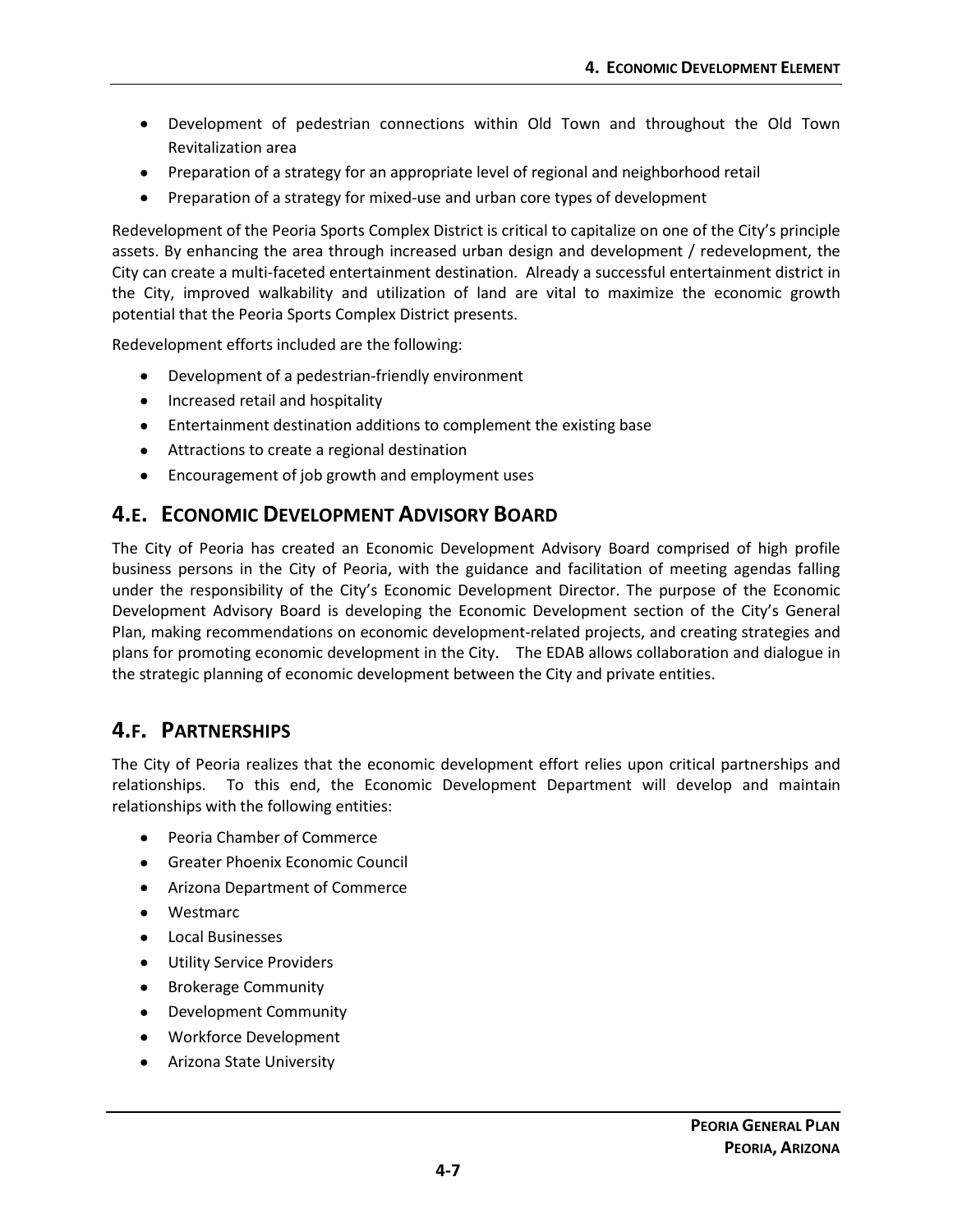# <span id="page-7-0"></span>**4.G. ECONOMIC DEVELOPMENT PRIORITIES**

The following are the Economic Development priorities.

| Priority 1: | Develop a life science/health care policy and implementation strategy. |
|-------------|------------------------------------------------------------------------|
|             |                                                                        |

- Priority 2: Develop disposition strategy with State Land Department.
- Priority 3: Provide high quality, value added customer service.

| Priority 3.A:<br>Priority 3.B:<br>Priority 3.C:<br>Priority 3.D: | Develop a highly polished look for the department.<br>Provide the highest quality information to attract leads and prospects.<br>Create an environment friendly to small, new and existing businesses.<br>Implement economic development strategies that will create sustainable<br>growth for the community. |
|------------------------------------------------------------------|---------------------------------------------------------------------------------------------------------------------------------------------------------------------------------------------------------------------------------------------------------------------------------------------------------------|
| Priority 4:                                                      | Develop a higher education policy and implementation strategy.                                                                                                                                                                                                                                                |
| Priority 5:                                                      | Participate in the implementation of Old Town Peoria and Peoria Sport Complex studies.                                                                                                                                                                                                                        |
| Priority 6:                                                      | Develop an international strategy exploring a connection to Europe and the Pacific Rim.                                                                                                                                                                                                                       |
| Priority 7:                                                      | Develop community/economic development assets                                                                                                                                                                                                                                                                 |

Priority 7.A: Create strategies to develop and attract a quality workforce.

Priority 7.B: Review and develop Peoria economic development tool kit.

# <span id="page-7-1"></span>**4.H. GOALS, OBJECTIVES AND POLICIES**

The following goals, objectives and policies provide the guidance for implementing the Economic Development Plan and Priorities.

**GOAL 1: CREATE EMPLOYMENT OPPORTUNITIES FOR PEORIA RESIDENTS.**

# **Objective 1.A:**

**Develop a one to one (1:1) ratio between the City's workforce population and number of jobs within the City by the year 2030.**

# **Policy 1.A.1:**

Identify and maintain multiple Employment Zones and targeted strategies within each zone to develop a strong economic base.

# **Policy 1.A.2:**

Partner with the Peoria Chamber of Commerce and other key economic development partners to promote business development and target specific industries.

# **Policy 1.A.3:**

Promote the development of employment-based businesses to encourage the employment of Peoria residents.

# **Policy 1.A.4:**

Work to remove impediments to gainful employment, such as lack of transportation, child care, job training, vocational education, and other factors. Coordinate efforts with local, state, federal, and private entities.

# **Objective 1.B:**

**Attract high-wage employment, major employers, and base industries.**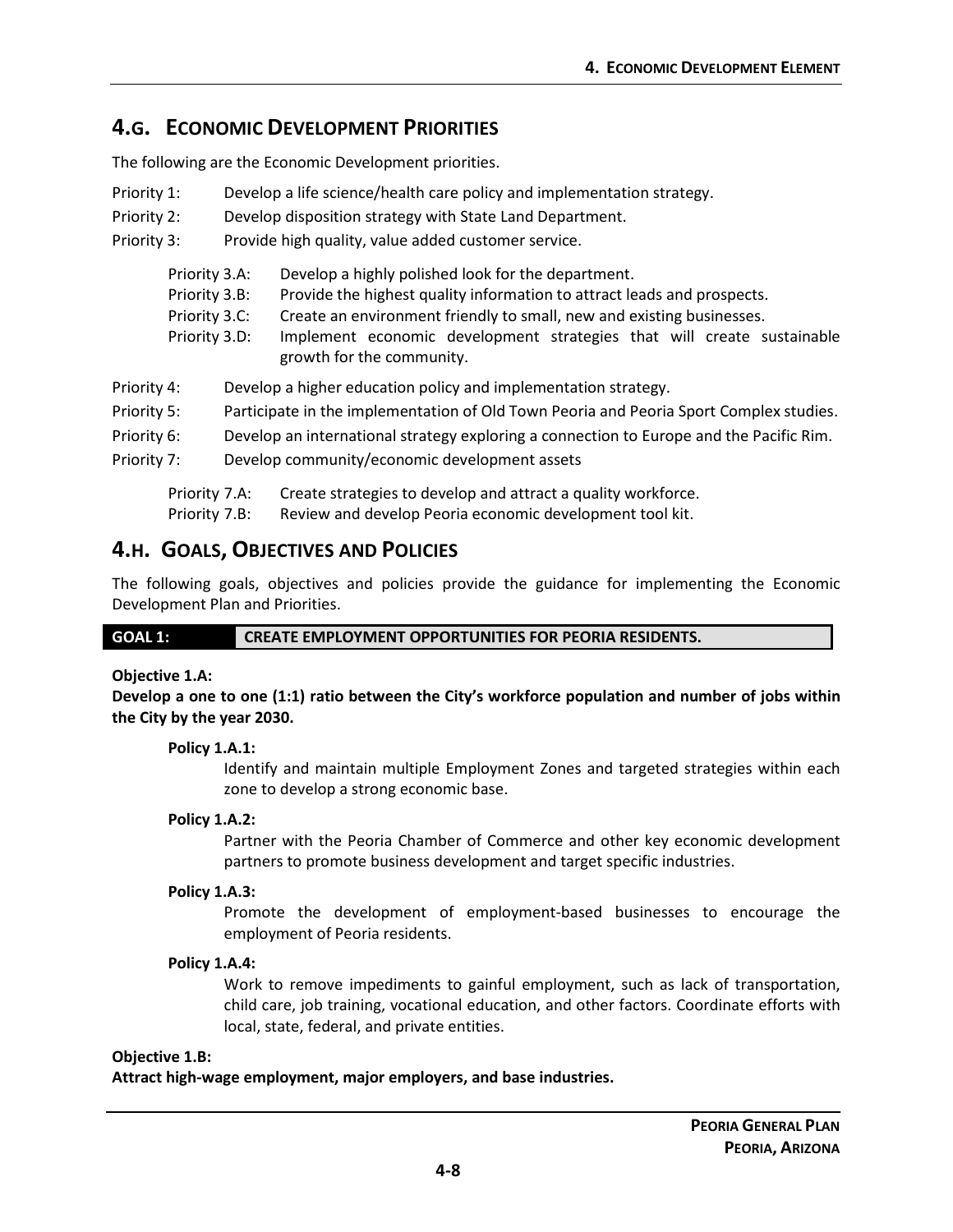#### **Policy 1.B.1:**

Implement business attraction strategies to encourage relocation and expansion of targeted industries, including green sector industries.

#### **Policy 1.B.2:**

Expand outreach programs to support national and international economic development efforts.

#### **GOAL 2: ENHANCE THE BUSINESS ENVIRONMENT IN PEORIA**

#### **Objective 2.A:**

**Maintain relationships with local businesses to encourage open communication regarding small business needs.**

#### **Policy 2.A.1:**

Develop resources, programs, and processes to encourage and support small business and entrepreneurship

#### **Policy 2.A.2:**

Work with the Chamber of Commerce and other regional groups to provide information and resources necessary for local business owners.

### **GOAL 3: GENERATE NEW NET CITY SALES TAX COLLECTIONS**

#### **Objective 3.A:**

#### **Facilitate and support the development of key commercial retail cores and regional service**

#### **Policy 3.A.1:**

Identify and promote sites for commercial cores and regional retail development.

### **Policy 3.A.2:**

Explore opportunities to create mixed-use zones anchored by quality retail services.

#### **Objective 3.B:**

**Facilitate and support the development of destination entertainment centers, including resort tourism development.**

#### **Policy 3.B.1:**

Explore potential partnerships with federal, state, and county agencies to capitalize on the economic and recreational opportunities presented by Lake Pleasant Regional Park.

#### **Policy 3.B.2:**

Focus entertainment amenities within the area of the Peoria Sports Complex and other key commercial nodes.

#### **Policy 3.B.3:**

Identify potential resort locations to capitalize on the City's amenities and its natural beauty.

#### **Objective 3.C:**

**Facilitate and support the development of automotive dealer centers.**